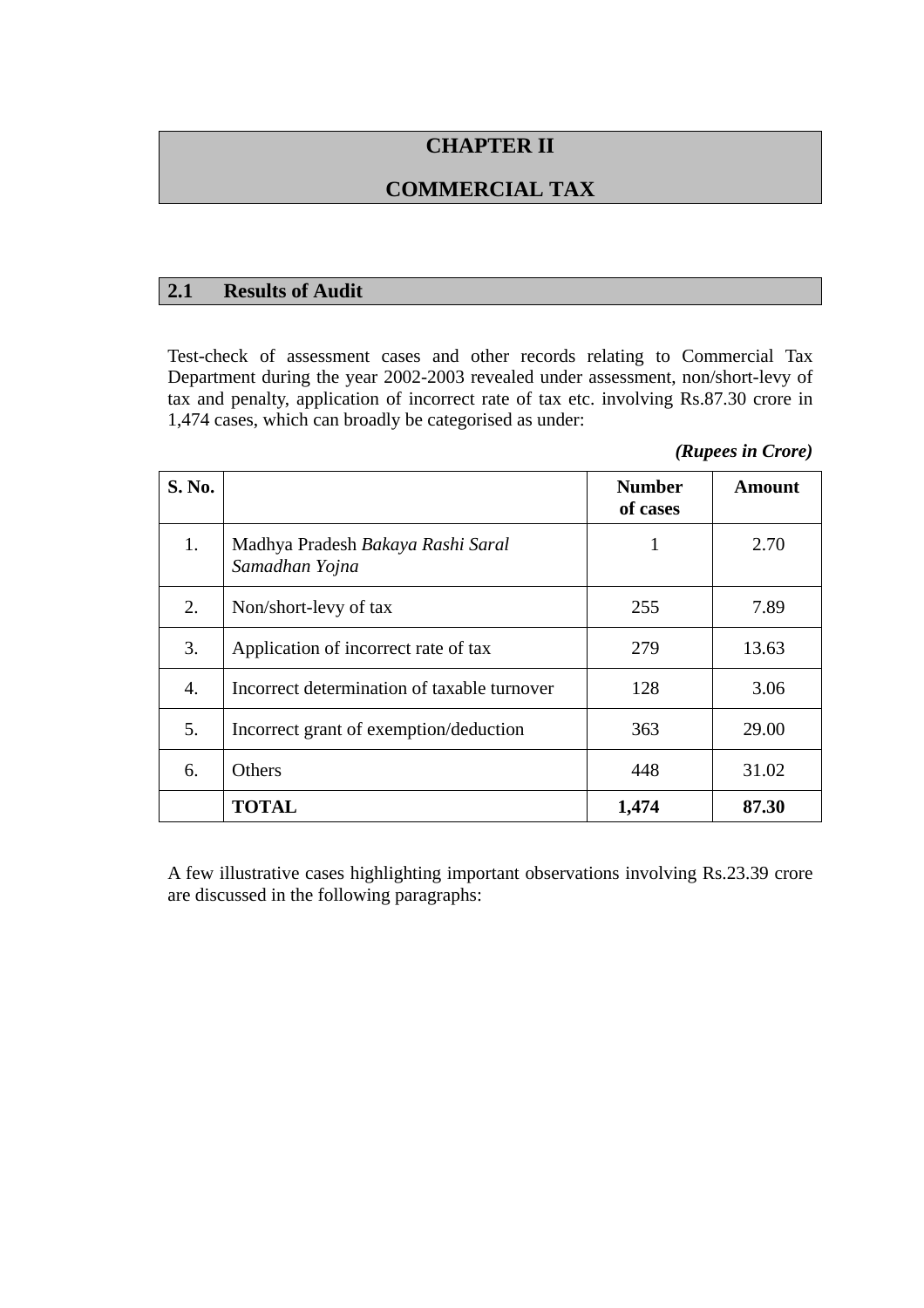# **2.2 Madhya Pradesh Bakaya Rashi Saral Samadhan Yojna 2001**

**2.2.1** With a view to liquidate the arrears of taxes, interest and penalties (*Bakaya Rashi*) relating to assessment period up to 31 March 1997 and pending as on 1 April 2001, Government of Madhya Pradesh introduced in January 2002, Madhya Pradesh *Bakaya Rashi Saral Samadhan Yojna1* 2001 (*Yojna*) and Madhya Pradesh *Bakaya Rashi Saral Samadhan Yojna Niyam2* 2001 under Madhya Pradesh General Sales Tax Act, 1958, Central Sales Tax Act 1956, Madhya Pradesh *Vanijyik Kar Adhiniyam*, 1994 and Madhya Pradesh *Sthaniya Kshetra Me Mal Ke Pravesh Par Kar Adhiniyam*, 1976. The cases of arrears of upto Rs.50,000 and exceeding Rs.50,000 were to be settled on payment of 25 per cent and 40 per cent thereof respectively. Any defaulter desirous of availing of the benefit under the scheme was required to submit the application in duplicate upto 31 January 2002 and to deposit sanctioned *Samadhan Rashi* within 15 days from the date of receipt of notice.

*\_\_\_\_\_\_\_\_\_\_\_\_\_\_\_\_\_\_\_\_\_\_\_\_\_\_\_\_\_\_\_\_\_\_\_\_\_\_\_\_\_\_\_\_\_\_\_\_\_\_\_\_\_\_\_\_\_\_\_\_\_\_\_\_\_\_\_\_\_* 

### *Targets and achievements of amount recovered/waived vis-a-vis arrears*

**2.2.2** Actual arrears of taxes, interest and penalties pertaining to the assessment period ending March 1997 outstanding as on 1 April 2001 under various Acts administered by Commercial Tax Department were not available with the Commissioner, Commercial Tax Department. However, as per the records of the Commissioner, Commercial Tax, total sales tax arrears of Rs.225.79 crore were pending for recovery as on 1 April 2001. The Department informed the Government a target of Rs.12.49 crore for recovery under *Yojna*. The basis of working out the targets was not available. The Commissioner assigned to the field offices the targets for collection of arrears as Rs.25crore against which Rs.23.70 crore were collected. The rationale behind fixation of targets could not be determined in audit.

# *Irregular grant of relief under Yojna*

**2.2.3** As per provisions of *yojna*, the cases of appeal/revision and court proceedings which were initiated by the defaulters could be settled on withdrawal of such cases by them.

Test-check of records of the Deputy Commissioner, Commercial Tax, Ujjain revealed that in the cases of three dealers, settlement of arrears of Rs.13.16 lakh up to 1996-97 was made after allowing relief of Rs.7.90 lakh on payment of tax of Rs.5.26 lakh by the dealers. It was, however, noticed that in these cases, the department had filed cases in the courts against dealers for manipulation of amount of challans. Since the court proceedings were initiated by the Department, the settlement made in such cases was irregular and resulted in loss of revenue of Rs.7.90 lakh.

This was pointed out in audit and the *Samadhan* Authority stated in November 2002 that there was no such restriction in *Yojna*. Their reply is not tenable as the court cases were instituted by the Department for manipulation in challans and not by the dealers and the relief should not have been allowed in such cases.

 *1*

*Notification No. A 7-15/2002/5 V-98 dated 5.1.2002* 

*<sup>2</sup> Notification No. A 7-15/2003/5 V-99 dated 5.1.2002*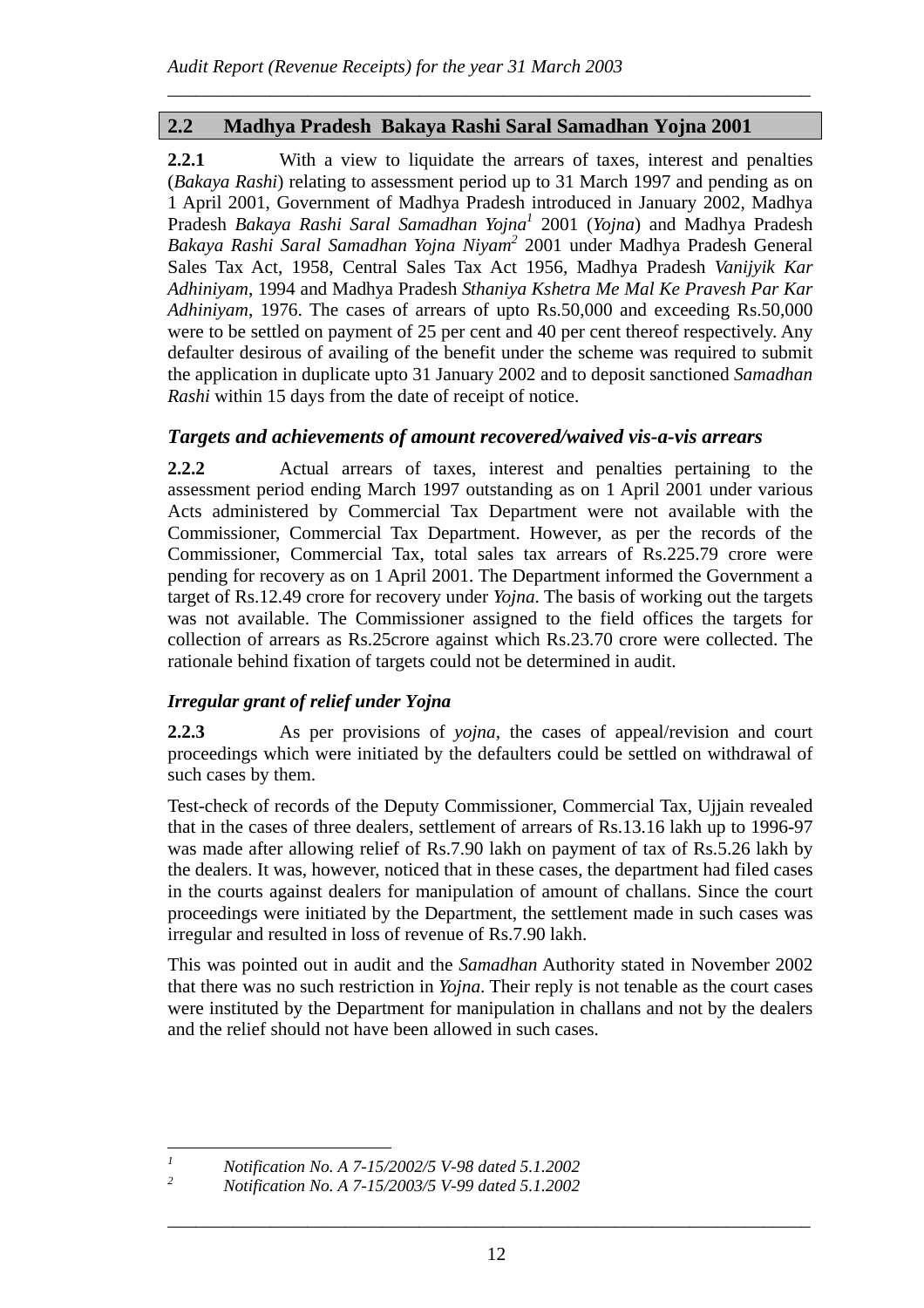### *Settlement of cases not covered by Yojna*

**2.2.4** As per *Yojna*, the facility for settlement of amount of arrears was available to arrears related to assessment period ending up to 31 March 1997 and pending as on 1 April 2001.

*\_\_\_\_\_\_\_\_\_\_\_\_\_\_\_\_\_\_\_\_\_\_\_\_\_\_\_\_\_\_\_\_\_\_\_\_\_\_\_\_\_\_\_\_\_\_\_\_\_\_\_\_\_\_\_\_\_\_\_\_\_\_\_\_\_\_\_\_\_* 

Test-check of records of the Assistant Commissioner, Commercial Tax, Gwalior revealed that a dealer was allowed the facility of *Yojna* for settlement of arrears pertaining to the assessment period 1997-98 after payment of Rs.9.32 lakh out of the total arrears of Rs.23.31 lakh. This resulted in irregular settlement of arrears resulting in loss of Rs.13.99lakh.

This was pointed out in audit and the Deputy Commissioner, Commercial Tax, Gwalior stated that settlement was done correctly. The reply is not tenable as cases pertaining to assessment year 1997-98 were not covered under *Yojna* and hence the settlement was irregular.

**2.2.5** The object of Yojna was to liquidate the arrears of taxes, interest and penalties relating to the assessment period ended March 1997 and pending as  $\text{on}^3$ 1 April 2001. The Scheme was not applicable to cases where the amount of tax became due for payment after 1 April 2001.

Test-check of records of the Additional Commissioner/Deputy Commissioner, Commercial Tax, Bhopal, Gwalior and Indore revealed that the benefit of *Yojna* was allowed to 19 dealers who were enjoying the facility of payment of tax in instalments under the deferment schemes and the payment of tax became due after April; 2001. The settlement of Rs.1.71 crore was made on payment of Rs.68.50 lakh by the dealers. This resulted in loss of Rs.1.03 crore.

This was pointed out in audit and the Commissioner, Commercial Tax accepted in September 2003 audit observations in 18 cases involving Rs.1.02 crore and stated that action for rectification was being taken. Further reply was awaited (June 2004).

**2.2.6** The Commissioner of Commercial Tax vide<sup>4</sup> circular dated 8 February 2002 clarified that the dealers who were enjoying the benefit of payment of tax in instalments were not eligible for the benefit of *Yojna*. The Government vide Deferment Rules, 1986 and 1994 had allowed the dealers enjoying the benefit of deferment scheme, to repay the tax in instalments. As such the benefit of *yojna* was not available to such dealers.

Test-check of records of the Deputy Commissioner, Katni and the Additional Commissioner, Indore revealed that 21 dealers who had enjoyed the benefit of deferment scheme were allowed the benefit under *yojna* and the cases were settled on payment of Rs.61.02 lakh out of total arrears of Rs.1.42crore. This resulted in loss of Rs.80.49 lakh.

This was pointed out in audit the Commissioner of Commercial Tax accepted September, 2003 the observations in 11 cases involving Rs.55.86 lakhs and stated that action for rectification was being taken. Further reply was awaited (June 2004).

 *Commissioner's letter No. CT/17/Reco/2001/549 dated 28.1.2002* 

 *3 4*

*CCT/17/Rules/192/2002/1018 dated 8.2.2002*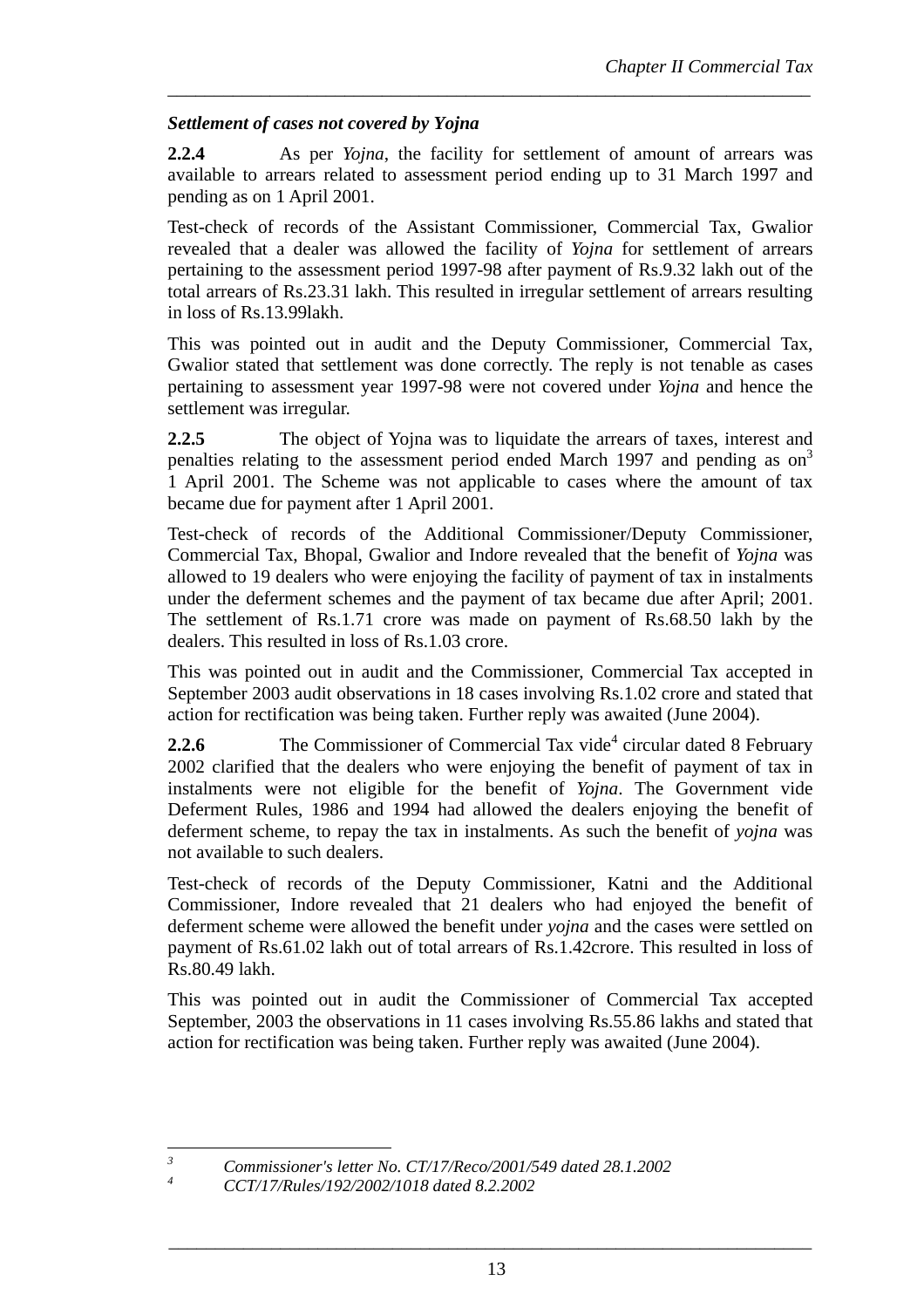# *Delay in payment of Samadhan Rashi*

**2.2.7** According to the provisions of Madhya Pradesh *Bakaya Rashi Saral Samadhan Yojna*, *Niyam*, 2001, after calculating the *Samadhan Rashi*, the *Samadhan* Authority shall inform the defaulter to deposit the same within 15 days from the date of service of the notice. The benefit of *yojna* shall be available only on fulfillment of the said condition.

*\_\_\_\_\_\_\_\_\_\_\_\_\_\_\_\_\_\_\_\_\_\_\_\_\_\_\_\_\_\_\_\_\_\_\_\_\_\_\_\_\_\_\_\_\_\_\_\_\_\_\_\_\_\_\_\_\_\_\_\_\_\_\_\_\_\_\_\_\_* 

Test-check of records of the Assistant Commissioner, Indore and Deputy Commissioner, Gwalior and Katni revealed that in 25 cases *Samadhan Rashi* of Rs.42.77 lakh after allowing relief of Rs.64.75 lakh as determined by the *Samadhan*  Authority was deposited in to treasury by defaulters after a period of 15 days.

This was pointed out in audit the Department accepted the audit observations in eight cases involving Rs.15.88 lakh and stated that action for rectification was being taken. Further reply was awaited (June 2004).

The matter was reported to Government in June 2003; their reply was awaited (June 2004).

### **2.3 Incorrect determination of taxable turnover**

**2.3.1** Under Madhya Pradesh *Vanijyik Kar Adhiniyam*, 1994 (*Adhiniyam*  1994) every dealer required to file a return shall pay full amount of tax payable as per the return. The amount of tax due from a registered dealer shall be assessed separately for each year by the Assessing Authority and demand shall be raised accordingly. Interest on delayed payment is also leviable under provisions of the Act.

Test-check of records of the Regional Office, Jabalpur revealed that taxable turnover of a dealer assessed in April 2001 for the period 1997-98, was determined at Rs.1.25 crore by the Assessing Authority. However, tax was levied on Rs.53.19 lakh only. This resulted in short-levy of tax of Rs.11.37 lakh including interest of Rs.4.76 lakh on escaped turnover of Rs.71.81 lakh.

This was pointed out in audit and the Assessing Authority stated in December 2002 that the unit had been closed down and taxable turnover was determined on the basis of returns filed by the dealer. The reply is not tenable as the taxable turnover of Rs.1.25crore was assessed by the Assessing Authority himself, on the basis of turnover of returns filed by the assessee and tax should have been levied accordingly.

**2.3.2** Under *Adhiniyam* 1994, packing material shall be deemed to have been sold or purchased along with the goods sold and purchased and rate of tax leviable shall be the same as on the sale or purchase of the goods themselves. Moreover, tax is also leviable on the amount of receipt realised by way of transfer of right to use.

It was noticed at the Regional Office, Bhopal and two circle offices<sup>5</sup>, that the Assessing Authorities did not include the cost of packing material of the goods sold and the lease rent of Rs.1.06 crore in the taxable turnover of three dealers in four cases while finalising their assessments between March 1999 and February 2000. This resulted in short-levy of tax of Rs.5.18 lakh.

 *5 Bhopal and Mandla*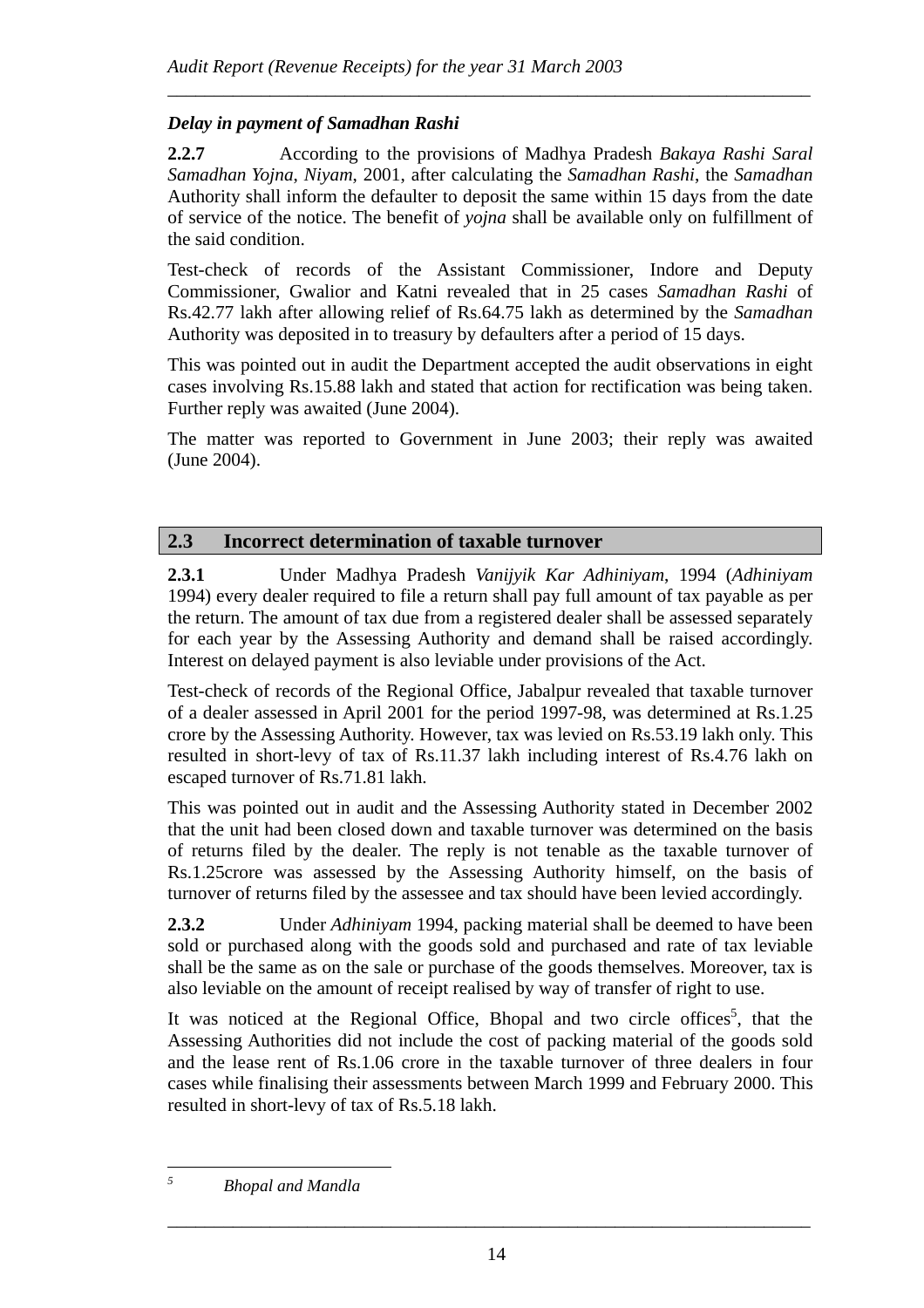This was pointed out in audit and the Assessing Authority, Mandla accepted the audit observation in one case. However, further action to recover the amount was not intimated. Final reply in other cases had not been received.

*\_\_\_\_\_\_\_\_\_\_\_\_\_\_\_\_\_\_\_\_\_\_\_\_\_\_\_\_\_\_\_\_\_\_\_\_\_\_\_\_\_\_\_\_\_\_\_\_\_\_\_\_\_\_\_\_\_\_\_\_\_\_\_\_\_\_\_\_\_* 

The matter was reported to the Government between February2001 and March 2003; their reply had not been received (June 2004).

### **2.4 Non/short-levy of Value Added Tax**

Under Section 9-B of *Adhinidyam*, (*Sanshodhan*) 1997, value added tax (VAT) is leviable on added value of resale of de-oiled cake, building material, electrical goods and medicines falling under Schedule-II of the Act. VAT is also leviable on the goods purchased from exempted units.

Test-check of records in four offices<sup>6</sup> revealed that while assessing four dealers between October 2000 and November 2001, for the period 1997-98 to 1999-2000, the Assessing Authority did not levy VAT amounting to Rs.27.63 lakh on added value of resale of de-oiled cake, building material, electrical goods and medicines valued at Rs.5.79 crore. This resulted in non-levy of VAT of Rs.27.63 lakh.

This was pointed out in audit and the Assessing Authority Indore stated that VAT was not levied as goods purchased were from exempted unit. The Assessing Authority, Satna stated that discount given to purchasers in the bills had been deducted from the turnover as such VAT was not levied. The replies are not tenable as VAT is leviabe on resale of the goods specified in the Act and no exemption is to be granted on the added value of exempted goods under the Act. Besides, in another case, no deduction as discount as depicted in profit and loss account of the dealer assessed by the Assessing Authority, Satna. The amount should had been disallowed and tax levied accordingly. No reply had been received from the other two offices.

The matter was reported to the Government between July 2001 and December 2002; their reply had not been received (June 2004).

### **2.5 Non/short-levy of surcharge**

Under Section 10-A of Adhiniyam, 1994, surcharge is to be levied at prescribed rates.

Test-check of records of four Regional Offices<sup>7</sup> revealed that in the case of four dealers assessed between August 2000 to March 2001 for the year 1997-98, surcharge amounting to Rs.21.74 lakh was either not levied or levied short.

 *Circle Offices- Bhopal (2) and Indore and Satna (Regional Office)* 

*6*

*7*

*Bhopal, Chhindwara, Indore and Satna*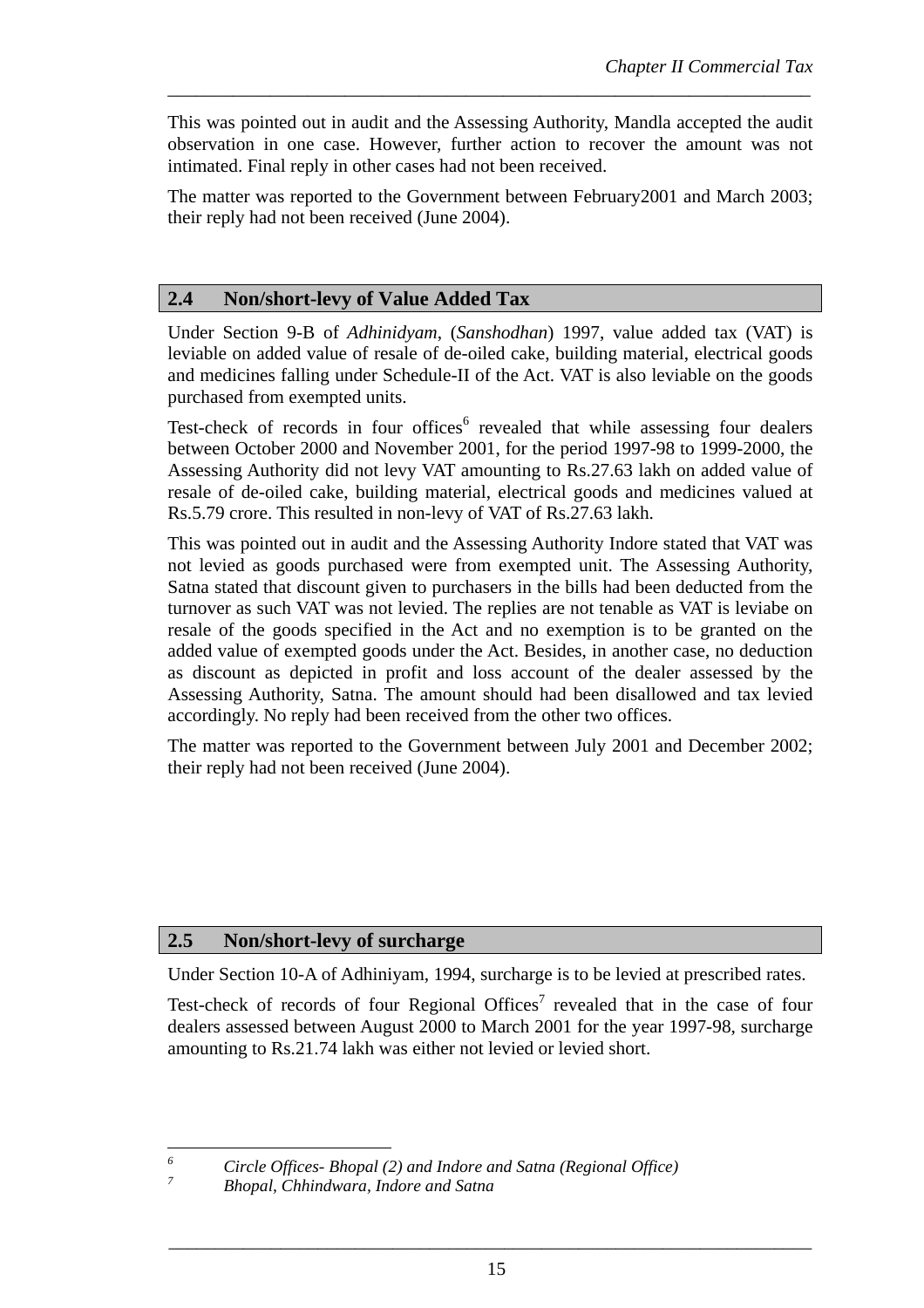This was pointed out in audit and the Assessing Authority, Satna, raised a demand of Rs.12.93 lakh in February 2002. The other Assessing Authorities accepted the audit observations. However, final action taken had not been intimated (March 2004).

*\_\_\_\_\_\_\_\_\_\_\_\_\_\_\_\_\_\_\_\_\_\_\_\_\_\_\_\_\_\_\_\_\_\_\_\_\_\_\_\_\_\_\_\_\_\_\_\_\_\_\_\_\_\_\_\_\_\_\_\_\_\_\_\_\_\_\_\_\_* 

The matter was reported to the Government between March 2002 and June 2002; their reply had not been received (June 2004).

#### **2.6 Non-levy of interest on delayed payment of tax**

Under Section 26 (4) of *Adhiniyam*, 1994, if a dealer fails without sufficient cause to deposit the amount of tax payable by him in time, he shall be liable to pay interest at the rate of 2 per cent per month from the date of tax due.

Test-check of the records at the Regional Office, Guna revealed that in the case of a dealer assessed in September 2000 for the period 1997-98, a sum of Rs.1.20 crore payable as tax was deposited by him late by 14 months and interest of Rs.33.52 lakh though leviable, was not levied by the Assessing Authority. This resulted in non-levy of interest of Rs.33.52 lakh.

This was pointed out in audit and the Assessing Authority stated in April 2002 that no interest was paid to the dealer for late refunds against advance/excess payments during the previous years therefore, interest was not levied on delayed payments made by the dealer during that year. The contention of the Assessing Authority is not tenable as interest is leviable on belated payment of tax and action contrary to the provisions of the Act can not form a precedent.

The matter was reported to the Government July 2002; their reply had not been received (June 2004).

#### **2.7 Non-levy of purchase tax**

Madhya Pradesh General Sales Tax Act, 1958, (MPGST Act) *Adhiniyam*, 1994 and Rules provide that if any raw material purchased without payment of tax is consumed or utilised in the manufacture of the finished goods, tax shall be leviable on the purchase of such goods. If the product manufactured or goods so purchased are transferred outside the State without payment of tax, purchase tax is leviable.

**2.7.1** Test-check of records revealed that a dealer at the Regional Office Morena assessed in March 2001 for the period 1997-98 purchased raw material valued at Rs.6.34 crore without payment of tax and used it in the manufacture of other goods. The dealer was liable to pay purchase tax amounting to Rs.19.34 lakh, which was not levied by the Assessing Authority. This resulted in non-levy of purchase tax of Rs.19.34 lakh.

**2.7.2** Two dealers at the Regional Office Indore and Khargone purchased cotton and cotton seed valued at Rs.2.08 crore without payment of tax. Cotton purchased by the dealer was transferred to another state on consignment basis. Cotton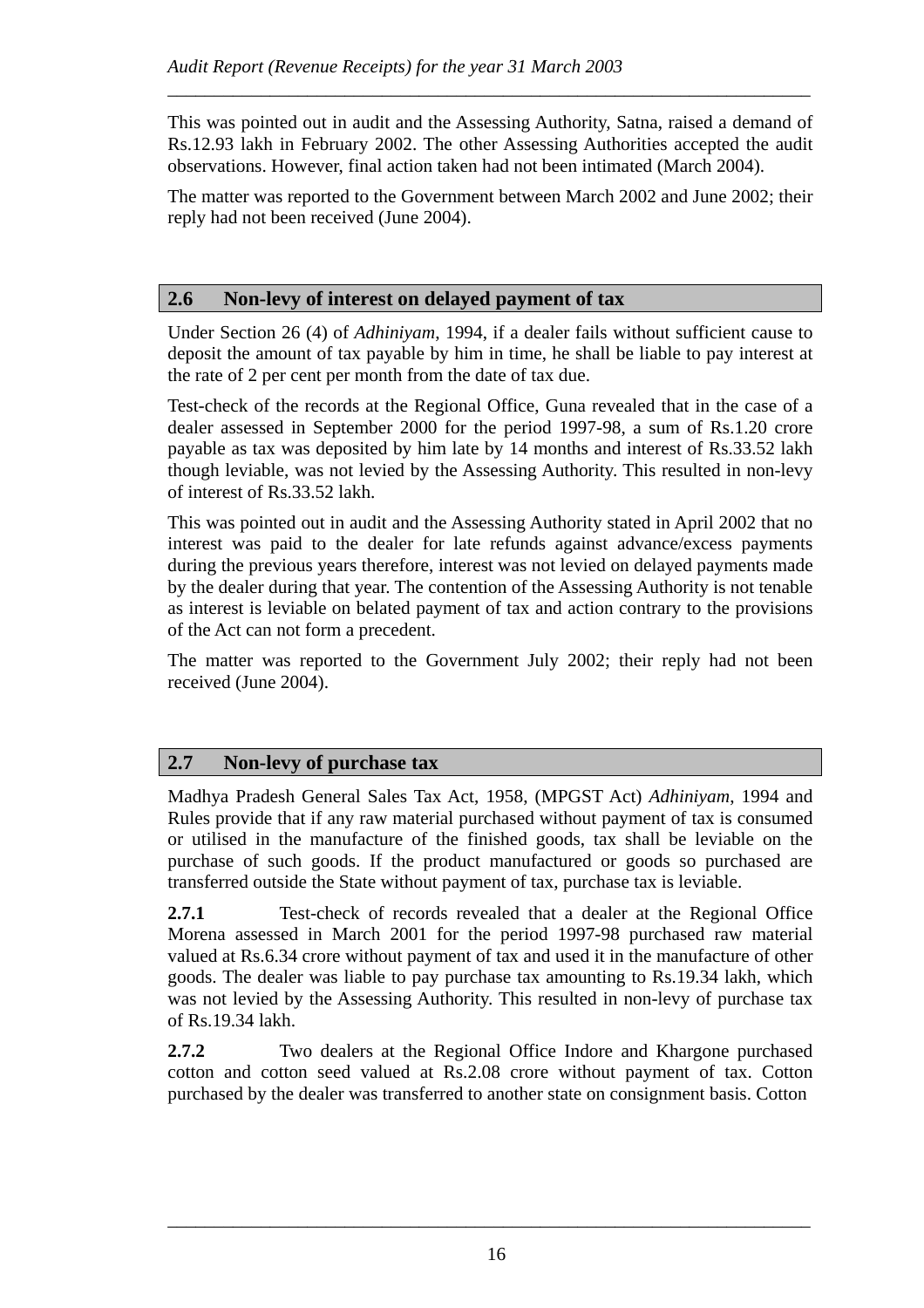seed oil and de-oiled cake manufactured from cotton seed purchased free of tax, were also transferred on consignment basis to another State without payment of tax. Consequently, the dealers were liable to pay purchase tax of Rs.12.32 lakh. However, the Assessing Authorities failed to levy the purchase tax while finalsing the assessment in June 1998 and January 2001. This resulted in non-levy of purchase tax of Rs.12.32 lakh.

*\_\_\_\_\_\_\_\_\_\_\_\_\_\_\_\_\_\_\_\_\_\_\_\_\_\_\_\_\_\_\_\_\_\_\_\_\_\_\_\_\_\_\_\_\_\_\_\_\_\_\_\_\_\_\_\_\_\_\_\_\_\_\_\_\_\_\_\_\_* 

This was pointed out in audit and the Assessing Authority, Morena accepted the audit observation and stated that action would be taken after further verification of records. Final action taken had not been intimated. Final reply in the other cases had also not been received (June 2004).

The matter was reported to the Government between February 2001 and June 2002; their reply had not been received (June 2004).

### **2.8 Non-levy of tax on sales incorrectly treated tax free**

**2.8.1** Under *Adhiniyam,* 1994 and rules and notifications issued thereunder, commercial tax is leviable at the rates specified in the schedule. As per schedule-II, Poly Vinyle Chloride (PVC) pipes are taxable at the rate of 6 per cent for the years up to 1999 and thereafter at the rate of 8 per cent.

Test-check of records of circle offices at Indore revealed that in the case of nine dealers assessed between April 1999 and July 2000, tax on sale of PVC pipes worth Rs.1.94 crore was not levied treating them as tax free. This resulted in non-levy of tax amounting to Rs.14.37 lakh.

This was pointed out in audit and the Assessing Authority stated that PVC pipes were exempted from payment of tax under the Act. The reply of the Department is not tenable as PVC pipes are taxable under the Act and no exemption from payment of tax has been granted on sale of PVC pipes.

**2.8.2** In case of seven dealers of Indore, Bhopal, Gwalior, Vidisha and Jabalpur assessed between August 1998 and February 2002 for the period April 1994 to March 1999, deduction as tax free sale valued at Rs.9.87 crore and involving tax effect of Rs.89.48 lakh was incorrectly granted as detailed below: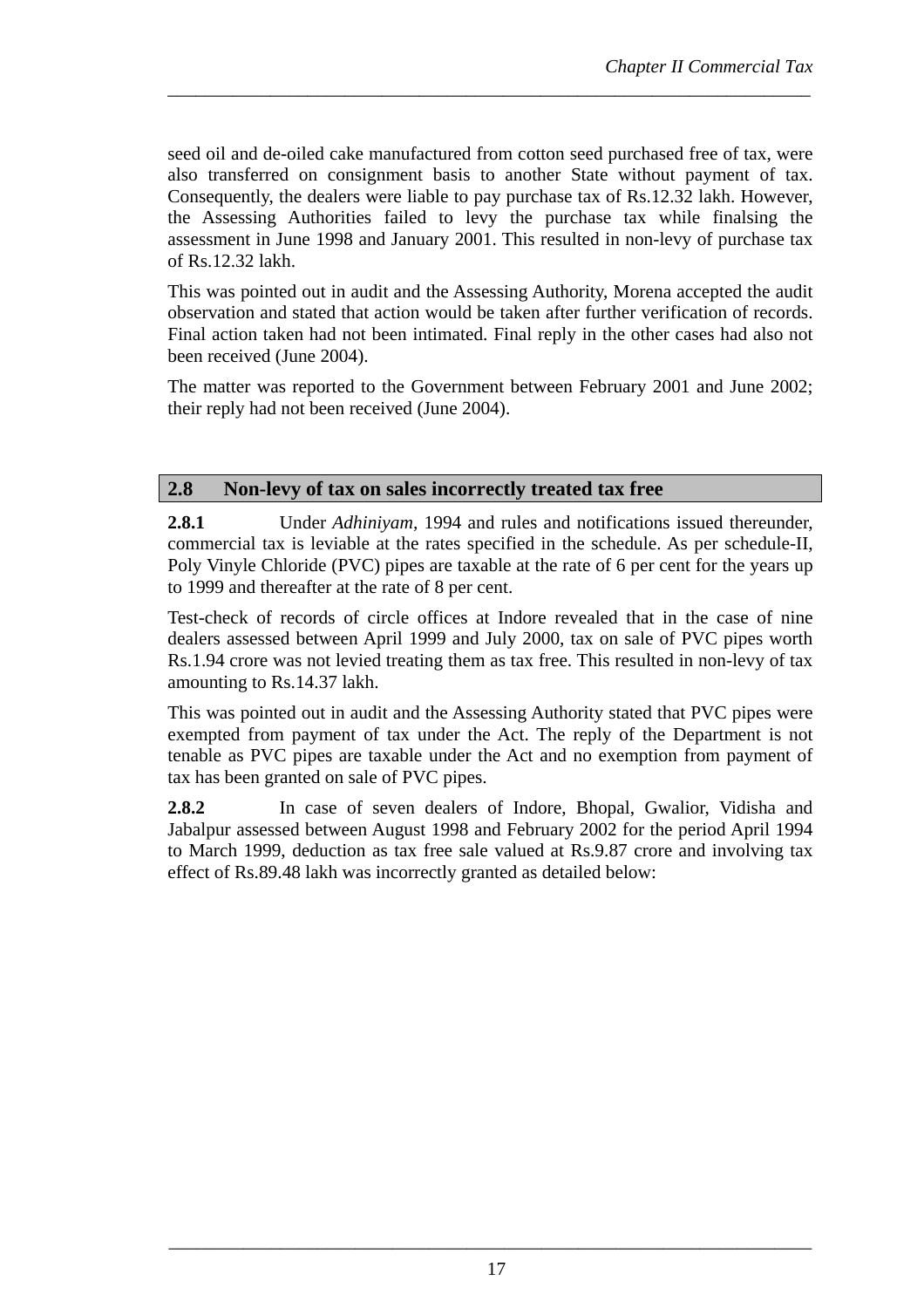| Name of Unit                                                                                                                                                   | Period of<br>assessment/<br>Date of order              | Commodity                 | Rate of Tax<br>(in per cent) | Amount of<br>deduction<br>(Rupees in<br>lakh) | Amount of<br>tax involved<br>(Rupees in<br>lakh) |  |  |  |
|----------------------------------------------------------------------------------------------------------------------------------------------------------------|--------------------------------------------------------|---------------------------|------------------------------|-----------------------------------------------|--------------------------------------------------|--|--|--|
| Regional Assistant Commissioner<br>(RAC) Indore                                                                                                                | 1997-98<br>October 2002                                | Plant and<br>Machinery    | $\overline{4}$               | 23.53                                         | 0.94                                             |  |  |  |
| Remark- Sale of plant and machinery purchased from registered dealers was incorrectly treated as tax free though<br>it is taxable at 4 per cent under the Act. |                                                        |                           |                              |                                               |                                                  |  |  |  |
| Circle Officer (CTO)-I Jabalpur                                                                                                                                | 1996-97<br>August and<br>November 1999                 | Singhara                  | 4/10<br>State/Central        | 68.96                                         | 5.99                                             |  |  |  |
| Remark-Sale of Singhara was treated as tax free though taxable as Kirana goods under the Act.                                                                  |                                                        |                           |                              |                                               |                                                  |  |  |  |
| <b>RAC</b> Indore                                                                                                                                              | 1997-98<br>February 2001                               | Kerosene wick<br>stove    | 8/10<br>State/Central        | 700                                           | 63.00                                            |  |  |  |
| Remarks- Kerosene wick stove was treated as tax free, though it is taxable under the Act.                                                                      |                                                        |                           |                              |                                               |                                                  |  |  |  |
| <b>CTO-I Bhopal</b>                                                                                                                                            | 1998-99<br>February 2002                               | Glass Fibre cloth<br>Tape | 8/10<br>State/Central        | 132.78                                        | 12.78                                            |  |  |  |
| Remarks-Sale of Glass Fibre cloth tape though taxable was incorrectly exempted.                                                                                |                                                        |                           |                              |                                               |                                                  |  |  |  |
| CTO-I. Gwalior                                                                                                                                                 | 1994-95<br>1997-98<br>August 1998<br>September<br>2000 | Kali Mehandi              | $15 +$<br>Surcharge          | 18.22                                         | 2.74                                             |  |  |  |
| Remarks- Kali Mehandi is hair dye and is taxable but was incorrectly exempted.                                                                                 |                                                        |                           |                              |                                               |                                                  |  |  |  |
| CTO Vidisha                                                                                                                                                    | 1997-98<br><b>July 2001</b>                            | Water of Battery          | 8                            | 43.78                                         | 4.03                                             |  |  |  |
| Remarks-Water of Battery is taxable but was incorrectly exempted.                                                                                              |                                                        |                           |                              |                                               |                                                  |  |  |  |

*\_\_\_\_\_\_\_\_\_\_\_\_\_\_\_\_\_\_\_\_\_\_\_\_\_\_\_\_\_\_\_\_\_\_\_\_\_\_\_\_\_\_\_\_\_\_\_\_\_\_\_\_\_\_\_\_\_\_\_\_\_\_\_\_\_\_\_\_\_* 

The matter was reported to the Government between December 2001 and April 2003; their reply had not been received (June 2004).

# **2.9 Non/short-levy of Entry Tax/***Nikaya Kar*

Under Madhya Pradesh *Sthaniya Kshetra Me Mal Ke Pravesh Par Kar Adhiniyam,*  1976, *Nikaya Kar Adhiniyam*, 1997 and notifications issued thereunder, entry tax is leviable on goods entering into a local area for sale, use or consumption as raw material or as incidental goods or as packing material at the specified rates.

Test-check of records of six Regional Offices<sup>8</sup> and two Circle Offices<sup>9</sup> revealed that in 19 cases of 17 dealers assessed/reassessed between December 1997 and February 2002 for the period April 1994 to March 2000, entry tax/*Nikaya Kar* was either not levied or levied at incorrect rate on entry of goods valued at Rs.25.74 crore. This resulted in short/non-levy of entry tax/*Nikaya Kar* of Rs.31.71 lakh.

This was pointed out in audit and the Assessing Authority accepted the audit observations in 12 cases of 12 dealers. However, action taken to recover the amount had not been intimated. Final reply in the remaining cases had not been received (June 2004).

 *8 Bhopal (3), Indore (2) and Guna* 

*<sup>9</sup> Ratlam and Shahdol*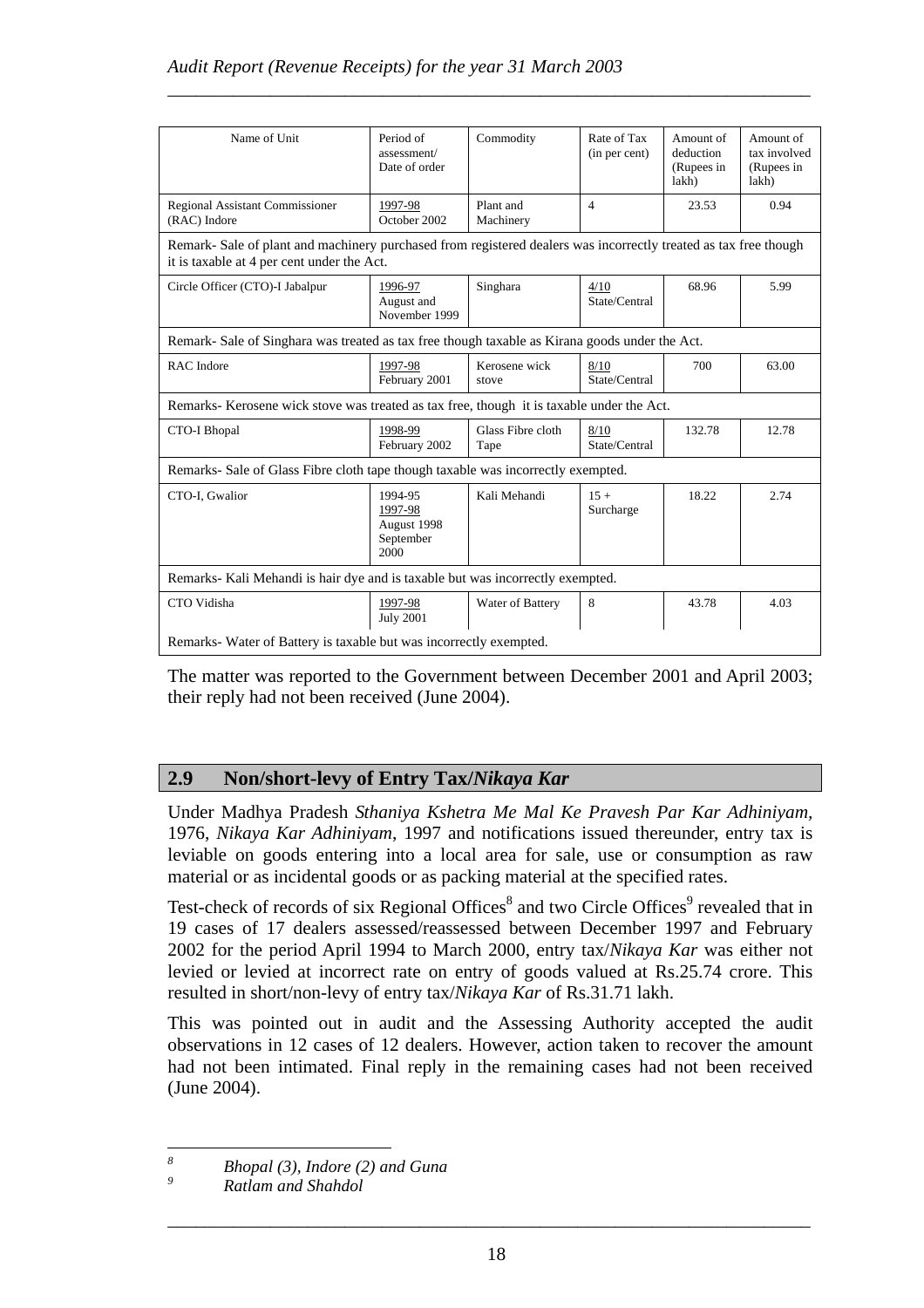The cases were reported to the Government between February 2001 and March 2003; their reply had not been received (June 2004).

*\_\_\_\_\_\_\_\_\_\_\_\_\_\_\_\_\_\_\_\_\_\_\_\_\_\_\_\_\_\_\_\_\_\_\_\_\_\_\_\_\_\_\_\_\_\_\_\_\_\_\_\_\_\_\_\_\_\_\_\_\_\_\_\_\_\_\_\_\_* 

#### **2.10 Application of incorrect rate of tax**

Madhya Pradesh General Sales Tax Act, 1958 and Adhiniyam, 1994 have specified the rates of commercial tax leviable on different commodities.

Test-check of records in nine Regional Offices<sup>10</sup> and eleven Circle Offices<sup>11</sup> revealed that in 29 cases of 20 dealers assessed/re-assessed between February 1996 and March 2002, tax on sales turnover of Rs.23.36 crore on tiles/mosaic tiles, adhesive tapes, printer, rubber products etc., was levied at incorrect rates. This resulted in non/shortlevy of tax amounting to Rs.82.01 lakh.

This was pointed out in audit and the Assessing Authorities accepted the audit observation in 13 cases of 13 dealers. However, action taken to recover the amount had not been intimated. Final reply in the remaining cases had not been received (June 2004).

The matter was reported to the Government between June 2000 to March 2003; their reply had not been received (June 2004).

#### **2.11 Non-recovery of tax from closed unit**

Under the Madhya Pradesh General Sales Tax Act, 1958 and notification issued thereunder, industrial units availing deferment of tax under M.P. Deferment of Tax Rules, 1983, read with Tax Exemption Scheme, 1986, shall keep the unit operational during the period of deferment and also for a further period of five years from the date of expiry of the deferment period, failing which, the eligibility certificate shall be cancelled with consequent recovery of the amount of deferment availed of by the unit.

Test-check of records at the Regional Office, Gwalior revealed that an industrial unit was allowed deferment of tax under Deferment Rules, 1983, for the period from 25 March 1993 to 24 March 2000. The dealer availed benefit of deferment of tax for Rs.15.98 crore during the period from 1993-94 to 1998-99. The unit was, however, closed on 3 September 2001, before the stipulated period and the registration certificate was cancelled with effect from the same date. The amount of deferment of tax of Rs.15.98 crore though recoverable together with interest was not recovered resulting in short realisation of Government revenue to that extent.

This was pointed out in audit and the Assessing Authority stated that eligibility certificate was not cancelled during the assessment period by the Industries Department, as such recoveries could not be made. Reply is not tenable as no action

 $10$ *10 Bhopal (2), Chhindwara, Indore (4), Jabalpur and Morena* 

*<sup>11</sup> Bhopal (2), Gwalior, Indore (6), Jabalpur and Rewa*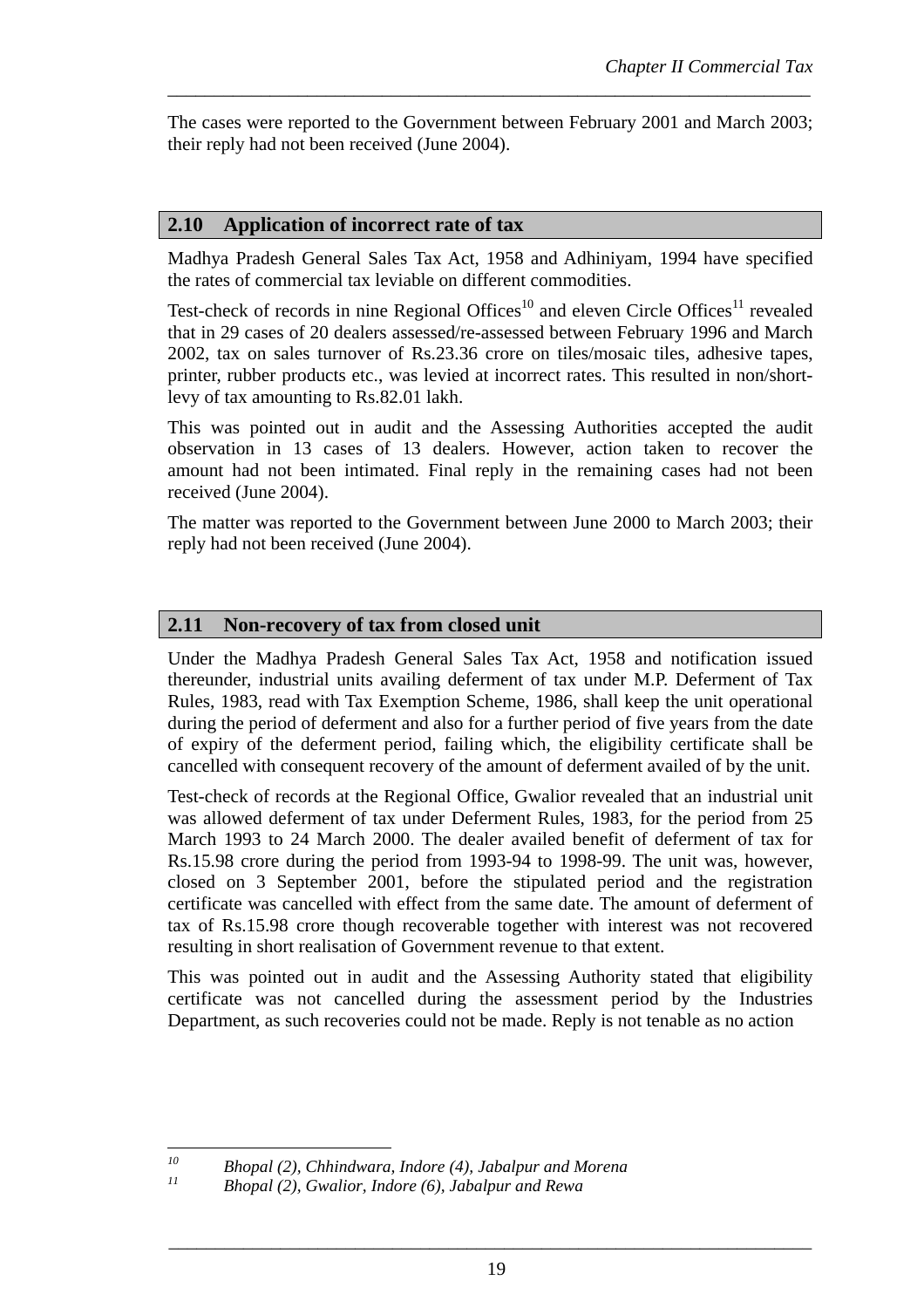was taken by the Assessing Authority to get the eligibility certificate cancelled and to get the deferred amount of tax together with interest recovered.

*\_\_\_\_\_\_\_\_\_\_\_\_\_\_\_\_\_\_\_\_\_\_\_\_\_\_\_\_\_\_\_\_\_\_\_\_\_\_\_\_\_\_\_\_\_\_\_\_\_\_\_\_\_\_\_\_\_\_\_\_\_\_\_\_\_\_\_\_\_* 

The matter was reported to the Government between December 2002 and April 2003; their reply had not been received. (June 2004)

### **2.12 Irregular grant of exemption from payment of tax to new industries**

Under 1981 Exemption Scheme, exemption to the industrial unit can be granted only if the unit commences commercial production within 1 April 1992.

Test-check of a case of a dealer of Bhopal assessed for the period 1998-99 in March 2002 revealed that an industrial unit engaged in manufacturing of paper and paper board commenced production from 20 March 1995 and was irregularly granted exemption for the period 20 March 1995 to 19 March 2002 under the 1981 scheme, which was applicable to the units which had gone into production before 1 April 1992. Thus, exemption granted to the unit was irregular and resulted in loss of revenue of Rs.18.95 lakh for the period 1997-98 and 1998-99 on sale value of Rs.3.99 crore.

This was pointed out in audit and the Assessing Authority stated that exemption was granted on the basis of eligibility certificate issued by the Industries Department. The reply is not tenable as no action was initiated by the Assessing Authority to take up the matter with the Industries Department and get the eligibility certificate cancelled.

The cases were reported to the Government between March 2001 and March 2003; their reply had not been received. (June 2004)

### **2.13 Irregular grant of deferment from payment of tax**

Under Madhya Pradesh Deferment of Payment of Tax Rules, 1994, facility of deferment of payment of tax is available to industrial units which hold permanent eligibility certificates issued by the Industries Department.

Test-check of records at the Regional Office, Gwalior revealed that a dealer assessed for the period 1997-98 and 1998-99 in November 2000 and March 2002, was incorrectly allowed deferment of payment of tax of Rs.97.62 lakh on the basis of provisional eligibility certificate issued in March 1998, which was valid for twelve months only. As permanent eligibility certificate had not been issued at all, the unit was not entitled to deferment.

This was pointed out in audit and the Assessing Officer raised a demand of Rs.1.21 crore alongwith interest in June 2003.

The matter was reported to the Government in August 2002; their reply had not been received. (June 2004)